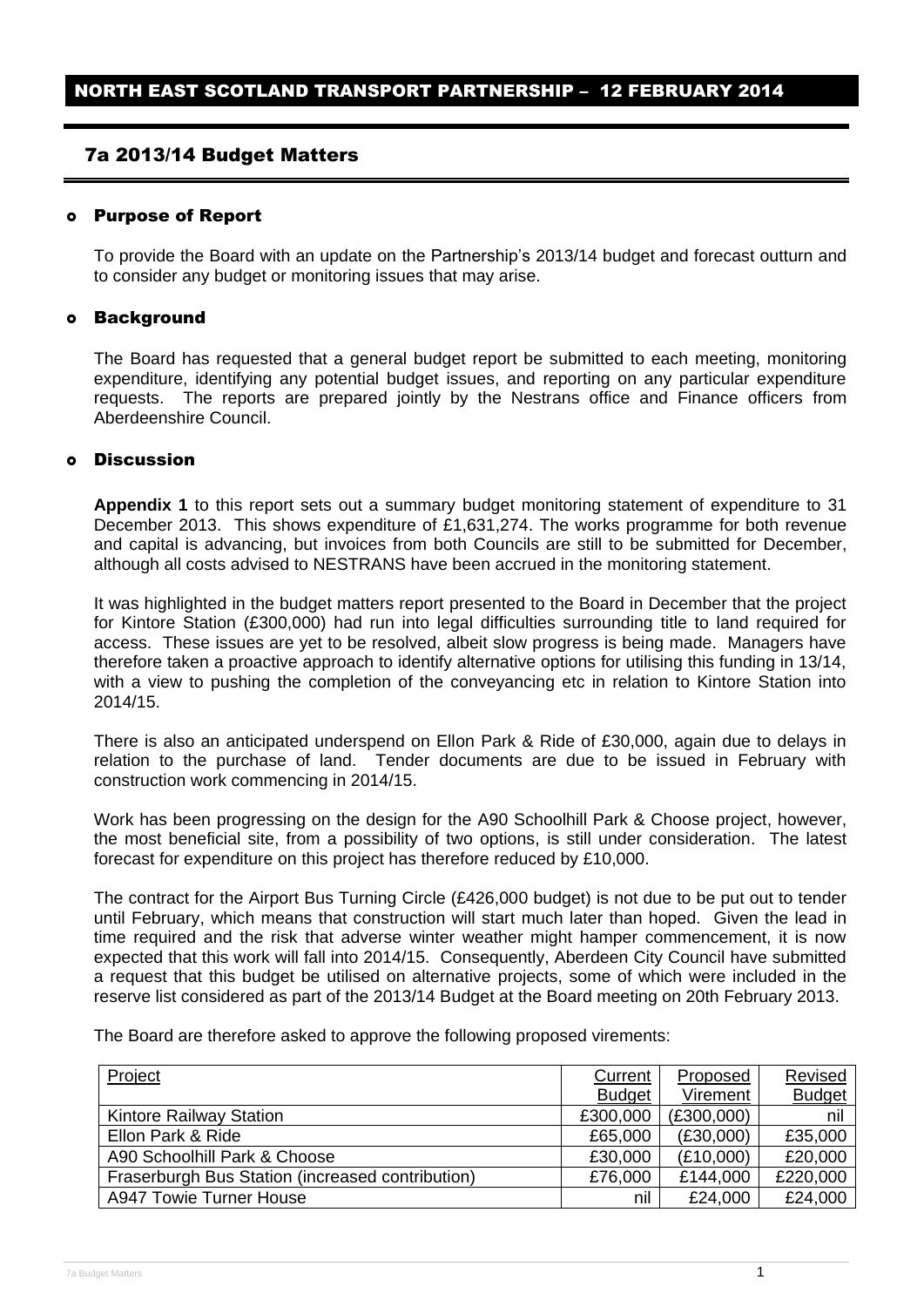| Project                                                    | Current       | Proposed   | Revised       |
|------------------------------------------------------------|---------------|------------|---------------|
|                                                            | <b>Budget</b> | Virement   | <b>Budget</b> |
| A944/A97 Junction at Deskry                                | nil           | £39,000    | £39,000       |
| A98 Longmanhill - Headition to Roadman's Cottage           | nil           | £103,000   | £103,000      |
| A920 Colpy to Potts Rayne                                  | £195,000      | £24,000    | £219,000      |
| A952 North of Shanna's Cottages to Wester Pettymarcus      | £90,000       | £5,000     | £95,000       |
| A944 Tillyfourie Westwards                                 | £122,000      | £1,000     | £123,000      |
| <b>Airport Bus Turning Circle</b>                          | £426,000      | (E394,000) | £32,000       |
| A96 Great Northern Rd approach to Haudagain resurfacing    | nil           | £63,000    | £63,000       |
| A96 Great Northern Rd from St Machar Dr to Printfield Walk | nil           | £116,000   | £116,000      |
| resurfacing                                                |               |            |               |
| A944 Skene Rd westbound from Kingswells roundabout to      | nil           | £117,000   | £117,000      |
| Little Brodiach Cottage resurfacing                        |               |            |               |
| A944 Lang Stracht bus gate to A944 Skene Road roundabout   | nil           | £98,000    | £98,000       |
| resurfacing                                                |               |            |               |

There has been £1,037,000 received from developers this financial year for the Strategic Transport Fund (STF), bringing the total cash held within the fund to £1,148,000. Contributions to date will be retained in the Fund in the Balance Sheet and will not be shown as income in the accounts until works associated with STF projects begin. The Fund will release monies to match the level of expenditure as it is incurred.

The projected outturn for 2013/14 is for a surplus of £17,000 which is largely made up of interest income that is not budgeted for. Income receivable from Transport Scotland of £100,000 in relation to access to Laurencekirk has not yet been shown in the monitoring statement projected outturn for 2013/14 as it is unclear at this stage what costs are likely to be incurred on this project in 13/14.

### Recommendation

It is recommended that the Board:

- 1. Note the monitoring position and forecast as at 31 December 2013.
- 2. Approve the virement detailed in the table within the report

Alan Wood **Treasurer** 3 February 2014